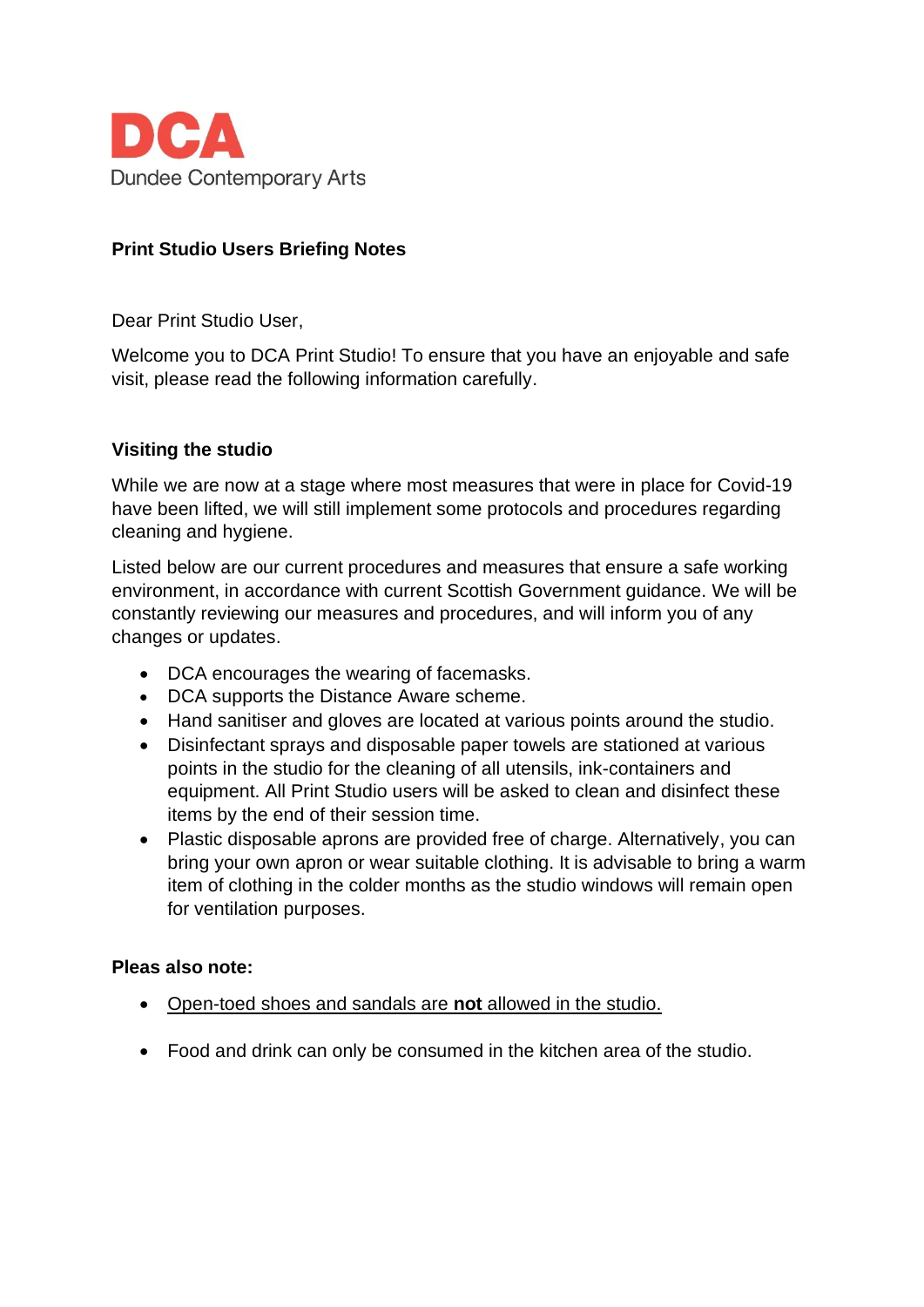### **Booking sessions**

All session bookings must be made in advance. There are **no drop-in** sessions available. Session times and fees are listed below.

- Bookings must be made in advance and sessions can be booked up to one month in advance.
- Please book by email to [printstudio@dca.org.uk](mailto:printstudio@dca.org.uk)
- Enquiries can be emailed (preferable) or made by telephone to 01382 432475.
- The print studio will close for a one-hour lunch break on Saturdays from **14:00-15:00** to allow for a staff lunch break. You will need to leave the studio for this hour even if you have booked two consecutive sessions.

## **Please see the table below for session times and fees**

| The table below shows session times to access all areas of the DCA Print Studio (except the Risograph equipment).               |                              |                                    |                                                       |  |  |
|---------------------------------------------------------------------------------------------------------------------------------|------------------------------|------------------------------------|-------------------------------------------------------|--|--|
| Daily session fees are charged as: £3 - 1 session / £5.50 - 2 sessions / £8 - 3 sessions.                                       |                              |                                    |                                                       |  |  |
| Users can book a full day of back to back sessions. Sessions can be booked three weeks in advance.                              |                              |                                    |                                                       |  |  |
| The Print Studio closes for lunch on Saturdays (14:00 - 15:00) and users must leave the space during this time.                 |                              |                                    |                                                       |  |  |
|                                                                                                                                 |                              |                                    |                                                       |  |  |
| Tuesday - Wednesday - Thursday                                                                                                  | <b>Session One - Morning</b> | <b>Session Two - Afternoon</b>     | <b>Session Three - Evening</b>                        |  |  |
| <b>Session Times</b>                                                                                                            | $11:00 - 14:15$              | 14:15 - 17:30                      | 17:30 - 20:45                                         |  |  |
| Please note: End of session times listed above denote when studio users must ensure they have cleared their work area.          |                              |                                    |                                                       |  |  |
| <b>Friday</b>                                                                                                                   | <b>Session One - Morning</b> | <b>Session Two - Afternoon</b>     |                                                       |  |  |
| <b>Session Times</b>                                                                                                            | $11:00 - 14:15$              | 14:15 - 17:30                      |                                                       |  |  |
| Please note: Session One end time denotes when users must ensure they have cleared their work area.                             |                              |                                    |                                                       |  |  |
| Session Two end time denotes when users should stop printing and start to clear their work area.                                |                              |                                    |                                                       |  |  |
| <b>Saturday</b>                                                                                                                 | <b>Session One - Morning</b> |                                    | <b>Session Two - Afternoon</b>                        |  |  |
| <b>Session Times</b>                                                                                                            | $11:00 - 14:00$              | <b>Studio Closed 14:00 - 15:00</b> | 15:00 - 17:30                                         |  |  |
| Please note: Session One end time denotes when users must ensure they have cleared their work area.                             |                              |                                    |                                                       |  |  |
| Session Two end time denotes when users should stop printing and start to clear their work area.                                |                              |                                    |                                                       |  |  |
|                                                                                                                                 |                              |                                    |                                                       |  |  |
| The table below shows session times (1.5 hours @ £2 per session) to access the Risograph Equipment                              |                              |                                    |                                                       |  |  |
|                                                                                                                                 |                              |                                    |                                                       |  |  |
| Tuesday - Wednesday - Thursday<br>$11:00-12:30$ • $12:30-14:00$ • $14:00-15:30$ • $15:30-17:00$ • $17:30-19:00$ • $19:00-20:30$ |                              |                                    |                                                       |  |  |
| <b>Friday</b>                                                                                                                   |                              |                                    | 11:00-12:30 • 12:30-14:00 • 14:00-15:30 • 15:30-17:00 |  |  |
|                                                                                                                                 |                              |                                    |                                                       |  |  |
|                                                                                                                                 |                              |                                    |                                                       |  |  |